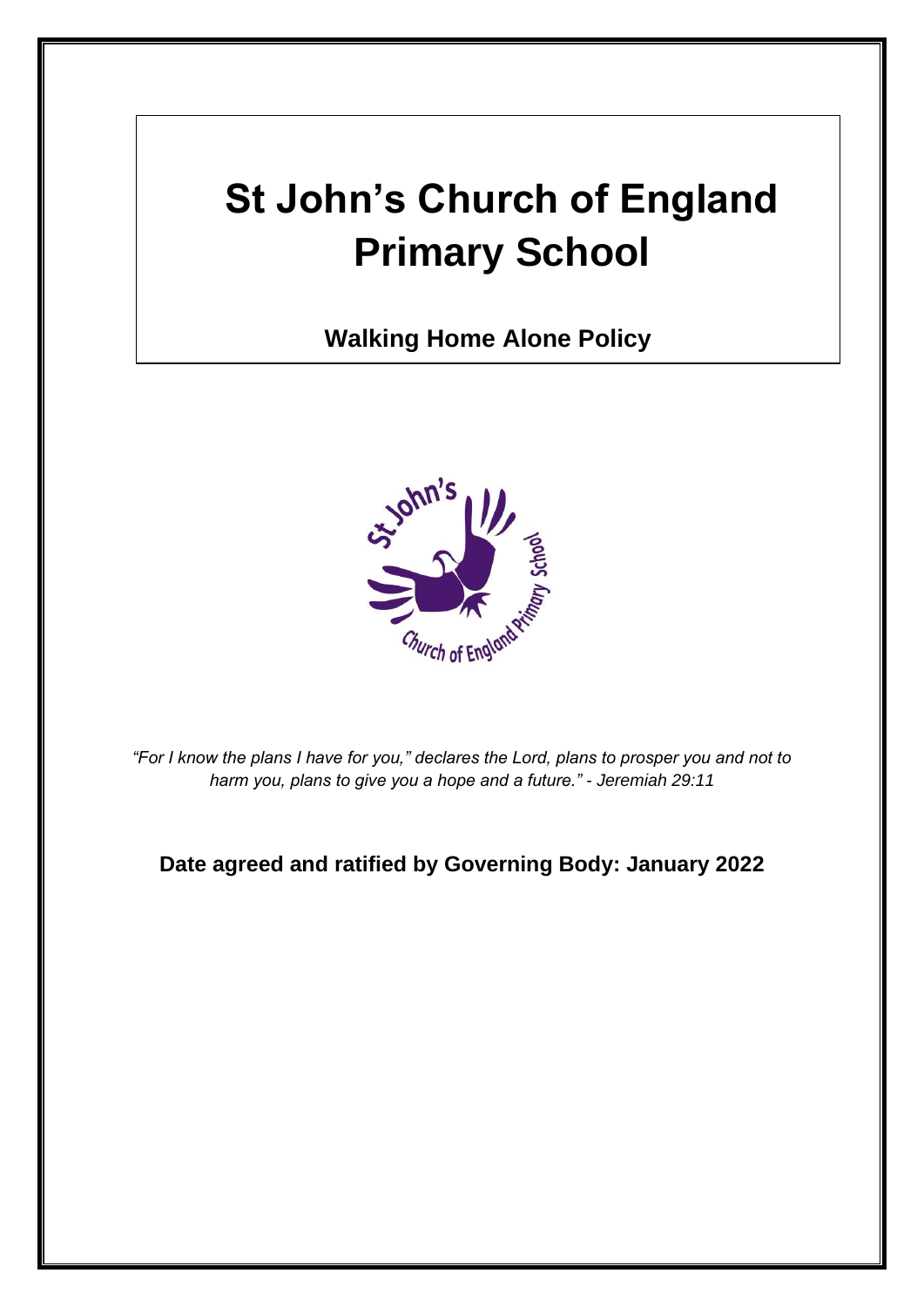## **SAFEGUARDING PUPILS WALKING TO AND FROM SCHOOL ALONE**

The NSPCC states 'Just like staying home alone, there is no legal age limit for a child going out alone'

When a child feels ready to walk to school and home alone it would be the responsibility of the parent/carer to judge the situation.

Although there is no legal age regarding walking home alone, we as a school are responsible for the welfare and safety of our pupils, therefore we must consider what we believe is the right age for children at St John's to be given this level of independence.

#### **Pupils in the Early Years or KS1**

We do not feel that a child in the Early Years or Key Stage 1 should walk to or from school on their own. We will only hand over pupils to named adults or older siblings, provided they are 16 years old or above and that are listed on the pickup sheets.

#### **Pupils in KS2 (Years 3, 4)**

At St John's we believe that pupils in years 3 and 4 should Be brought to and collected from school by a designated carer of 16+ years.

### **Pupils in upper KS2 (Years 5, 6)**

We believe that it is the responsibility of parents and carers to decide whether your child is ready for the responsibility of walking to and from school alone. The NSPCC parent and carer guidance for 'going out alone', gives clear points for Parents and Carers to consider when you are making this decision. For example:

Can your child deal with risks?

Will they behave responsibly?

<https://learning.nspcc.org.uk/media/1103/out-alone-keeping-child-safe.pdf>

Some questions to ask yourself Does your child:

 $\Box$  Pay attention to traffic when crossing the road and never becomes distracted?

 $\Box$  Always crosses at the appropriate crossing where there are traffic lights?

 $\Box$  Look both ways before crossing; listen for traffic coming?

 $\Box$  Remember that drivers may not see them, even if they can see the driver?

 $\Box$  Know not to converse with strangers?

 $\Box$  Know what to do if a stranger approaches them?

 $\Box$  Know what to do if they needed help?